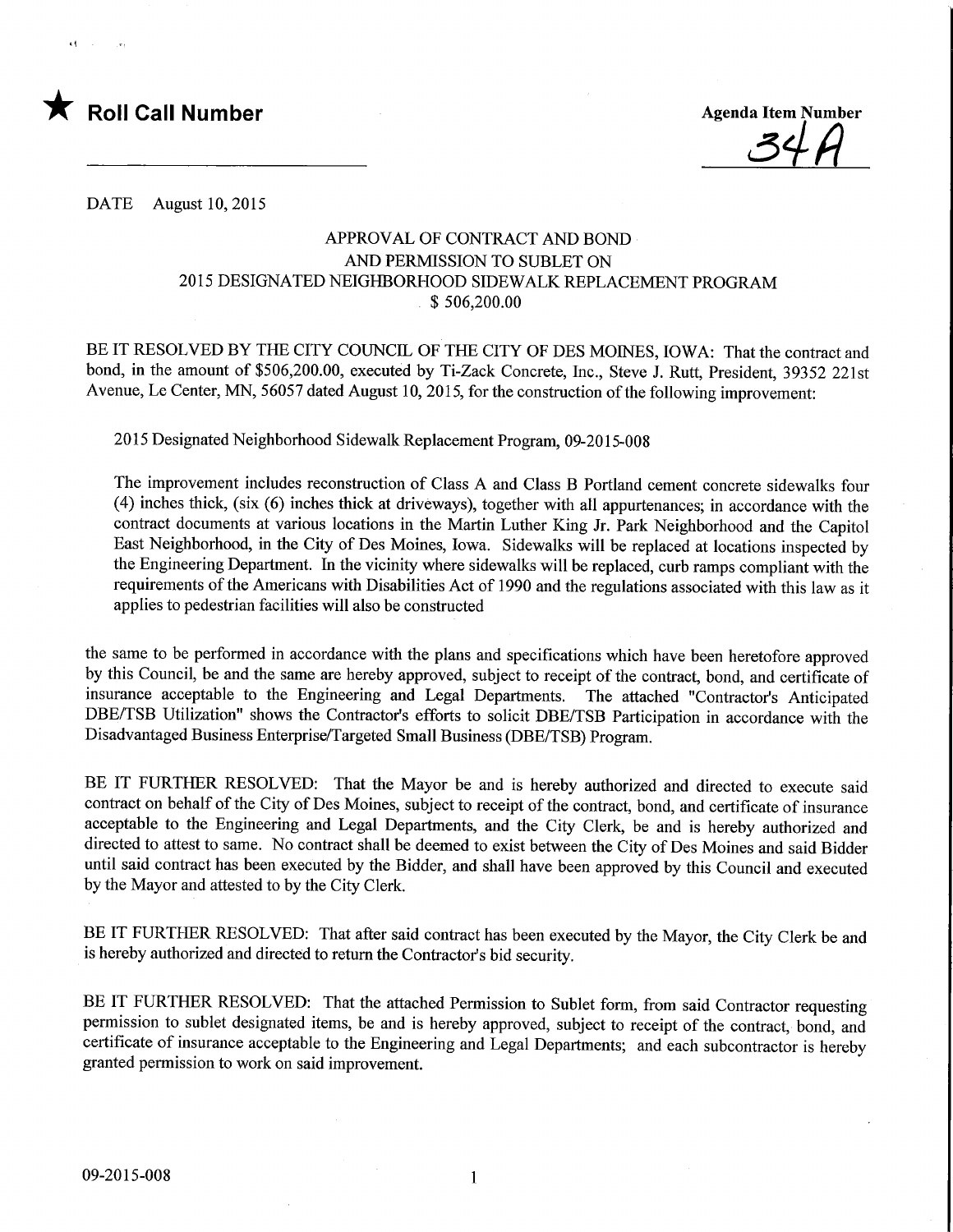

DATE August 10, 2015

BE IT FURTHER RESOLVED: That the Des Moines Finance Director is hereby authorized to encumber this contract amount against the funds as identified below, and to acquire Builder's Risk Insurance, if appropriate, for the above referenced improvement.

(City Council Communication Number attached)

Moved by to adopt.

FORM APPROVED Kathleen Vanderpool by as t*thleen <u>V</u>anderpool by*<br>Kathleen Vanderpool

Deputy City Attorney

Funding Source: 2015-2016 CIP, Page Street - 24, Neighborhood Infrastructure Rehabilitation Program, ST205, G. 0. Bonds

| <b>COUNCIL ACTION</b> | <b>YEAS</b> | <b>NAYS</b> | <b>PASS</b> | <b>ABSENT</b>   | I, Diane Rauh, City Clerk of said City Council, hereby                                                          |  |  |
|-----------------------|-------------|-------------|-------------|-----------------|-----------------------------------------------------------------------------------------------------------------|--|--|
| <b>COWNIE</b>         |             |             |             |                 | certify that at a meeting of the City Council, held on the<br>above date, among other proceedings the above was |  |  |
| <b>COLEMAN</b>        |             |             |             |                 |                                                                                                                 |  |  |
| <b>GATTO</b>          |             |             |             |                 | adopted.                                                                                                        |  |  |
| <b>GRAY</b>           |             |             |             |                 |                                                                                                                 |  |  |
| <b>HENSLEY</b>        |             |             |             |                 | IN WITNESS WHEREOF, I have hereunto set my hand<br>and affixed my seal the day and year first above written.    |  |  |
| <b>MAHAFFEY</b>       |             |             |             |                 |                                                                                                                 |  |  |
| <b>MOORE</b>          |             |             |             |                 |                                                                                                                 |  |  |
| <b>TOTAL</b>          |             |             |             |                 |                                                                                                                 |  |  |
| <b>MOTION CARRIED</b> |             |             |             | <b>APPROVED</b> |                                                                                                                 |  |  |
|                       |             |             |             |                 |                                                                                                                 |  |  |
|                       |             |             |             |                 |                                                                                                                 |  |  |
|                       | Mayor       |             |             |                 |                                                                                                                 |  |  |
|                       |             |             |             |                 | City Clerk                                                                                                      |  |  |

 $\overline{2}$